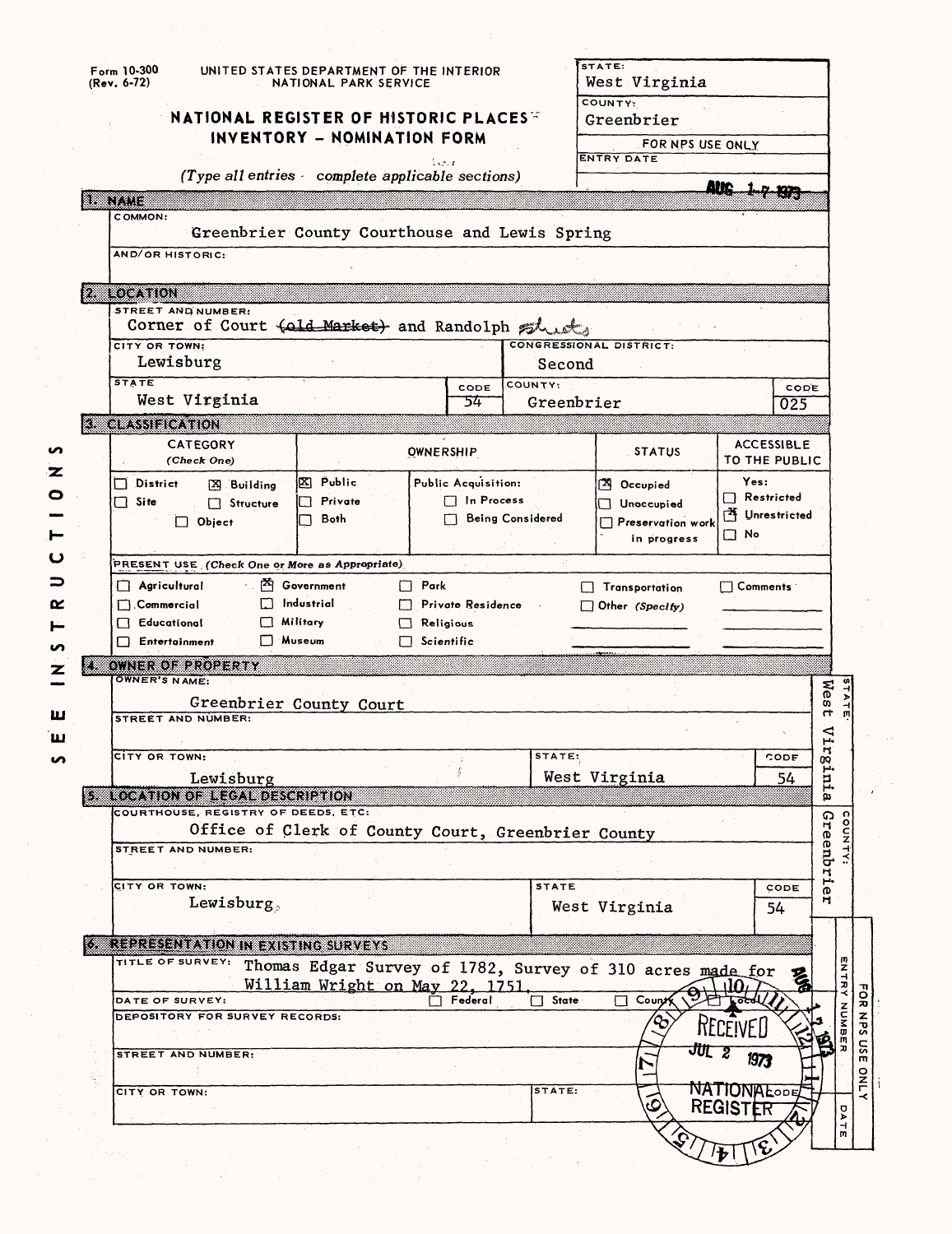|                  |                  |      |           | (Check One)  |             |                 |  |
|------------------|------------------|------|-----------|--------------|-------------|-----------------|--|
| <b>CONDITION</b> | Excellent<br>ΓXΙ | Good | Fair      | Deteriorated | Ruins       | Unexposed       |  |
|                  | (Check One)      |      |           |              | (Check One) |                 |  |
|                  | Altered          |      | Unaltered |              | Moved       | X Original Site |  |

DESCRIBE THE PRESENT AND ORIGINAL (If known) PHYSICAL APPEARANCE

The Lewis Spring is on Lot No. 8, enclosed in a small, well-preserved stone building^, A high stone retaining wall was constructed between 1785-1795 to support the steep bank between the two lots. Both the building and wall are believed to have been constructed as one project. They are of similar materials and appear to be of the same workmanship.

Lot No. 7 was unused until 1837 when the present Greenbrier County Courthouse was erected. This building has been added to and has had some slight alteration. It is in excellent condition, has been in constant use since 1837, and is an example of the architecture of that period. It was constructed of locally fired brick by a well-known brick mason, John W. Dunn.

The large, square, massive characteristics are typical of the historic period in which the Courthouse was erected. The structure is two-storied on Court Street but the slope of the lot allows for another floor (basement) on the rear (east) side of the building. Facing west, the  $T''$  shape allows the tail of the "T" to serve as a roof over the large patio type porch for the center section. Four large brick columns, plastered and' painted white, raise to and support the roof. The building is constructed of locally fired brick which measures generally  $8 \frac{3}{4} \times 3 \times 4 \frac{1}{2}$  inches. A cupola belfry adorns the building, with the bell, which announced that Court was in session. It still does. There are large double doors in the center section with one door on each side to mark the west entrance on Court Street.

The interior has been modified to handle the need of the changing society, but the building is essentially unchanged.



**m rn**

**S** 

**70**  $\mathbf{C}$  $\Omega$ 

 $\rightarrow$ 

O z

 $\mathbf{z}$ S  $\overline{\phantom{0}}$ 

**oo**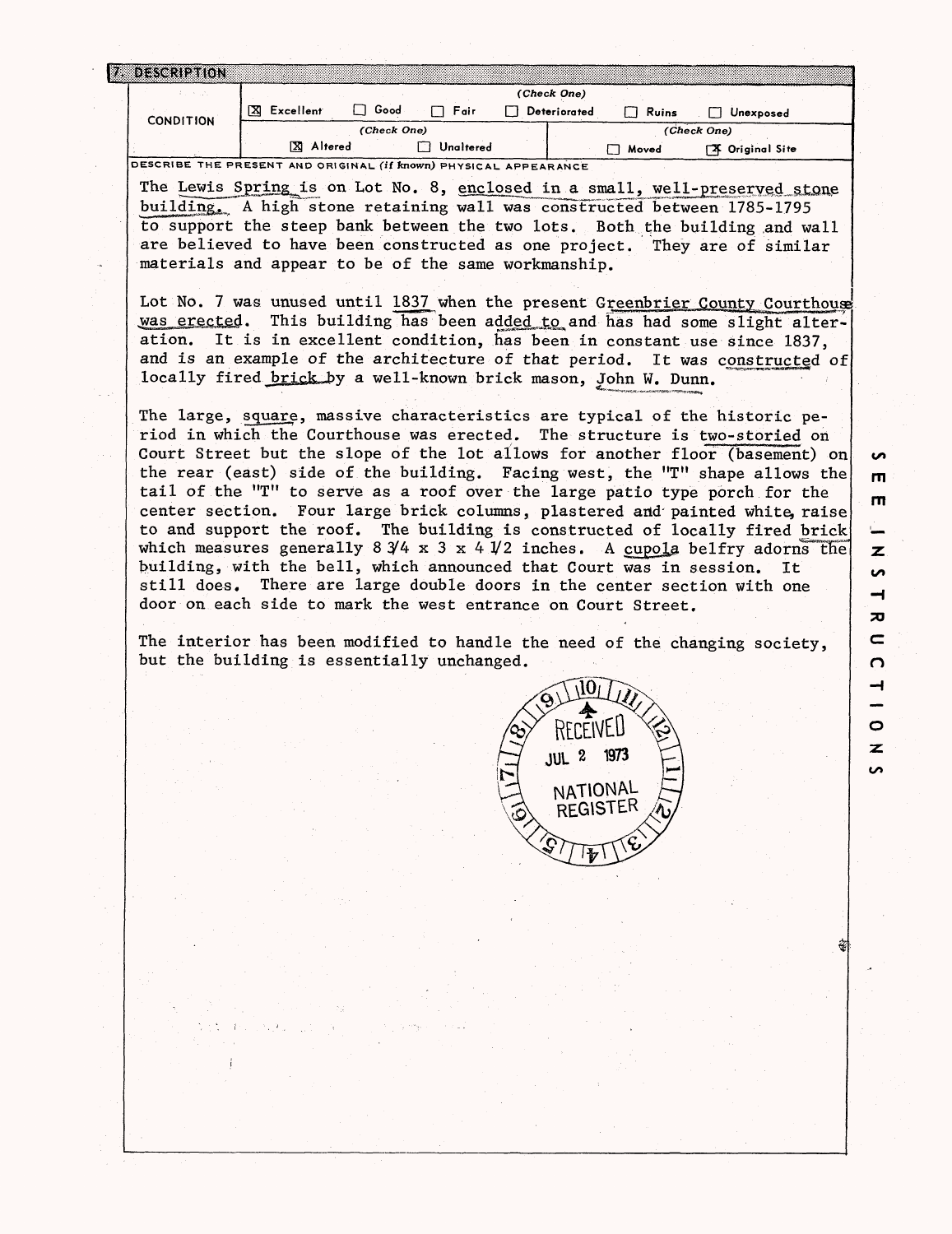| SIGNIFICANCE                                     |                                    |                    |                 |
|--------------------------------------------------|------------------------------------|--------------------|-----------------|
| PERIOD (Check One or More as Appropriate)        |                                    |                    |                 |
| Pre-Columbian                                    | 16th Century                       | 困<br>18th Century  | 20th Century    |
| 15th Century<br>г                                | 17th Century                       | 19th Century<br>⊠  |                 |
| SPECIFIC DATE(S) (If Applicable and Known)       | 1837                               |                    |                 |
| AREAS OF SIGNIFICANCE                            | (Check One or More as Appropriate) |                    |                 |
| Abor iginal                                      | Educati on<br>ГТ                   | ۴٦<br>Political    | Urban Planning  |
| Prehistoric                                      | Engineering<br>ΙI                  | Religion/Phi.<br>П | Other (Specify) |
| <b>Historic</b><br>$\mathbf{1} \cdot \mathbf{1}$ | Industry<br>П                      | losophy            |                 |
| Agriculture                                      | Invention<br>П                     | Science            |                 |
| $ X $ Architecture                               | Landscape                          | Sculpture          |                 |
| Art                                              | Architecture                       | Social/Human-      |                 |
| Commerce                                         | Literature<br>ΙI                   | itarian            |                 |
| Communications                                   | Military                           | <b>Theater</b>     |                 |
| Conservation                                     | Music                              | Transportation     |                 |

**STATEMENT OF SIGNIFICANCE .** The existence of water is an influencing factor to any settlement, and Lewis Spring was certainly no exception. It was discovered in the early 1750's by Andrew Lewis and his father. Soon after its detection, immigration to the area began; cabins were promptly built; and the now defunct Fort Savannah was erected. (According to Dayton's Lewisburg Landmarks, p. 11, "... as a precaution in the event of an Indian attack or seige, the spring may well have been enclosed with the fort stocade.") Along with these additions, the present stone structure was placed above the spring.

For nearly thirty years, the village went unchartered, but in 1782, an act of the Virginia General Assembly incorporated it as Lewisburg in honor of General Andrew Lewis. Soon thereafter, a survey and plat were made of the town dividing its forty square acres into half-acre lots. Lewis Spring was on lot No. 8. Because of the critical influence the spring had had over the formation of Lewisburg, its lot and lot No. 7 were set aside as county lots. This acre was also distinguished from the others so that protection could be better afforded to the spring and a site would be provided for forthcoming county buildings.

In 1837, one such building, the Greenbrier County Courthouse, was erected. One reason for its construction was a decree of the Virginia General Assembly stating that Lewisburg be the annual seat of the state's Supreme <u>ourt of Appeals for those living west of the mountains</u>.

Just as Lewis Spring had attracted those seeking;water, so did the Greenbrier County Courthouse attract those seeking judicial fairness. This phenomenon is understandable since the Courthouse was one of the first such establishments west of the Appalachians and contained within its hallowed walls such "greats" as William Cabell, Henry St. George Tucker, and Patrick Henry.

The proximity of Lewis Spring to the Courthouse only helps to show the relationship between the two. If it were not for the spring, settlers would probably have chosen elsewhere to reside; if it were not for the increased number of residents, the General Assembly would not have incorporated as readily; if not for the incorporation, survey, and existing spring, lots No. 7 and 8 would have received no specific protection; and if lot No. 7 had not been set aside by the county, the Greenbrier County Courthouse would not have been necessarily placed where it was. Thus, the Courthouse, in a sense owes its very existence to near-by Lewis Spring.